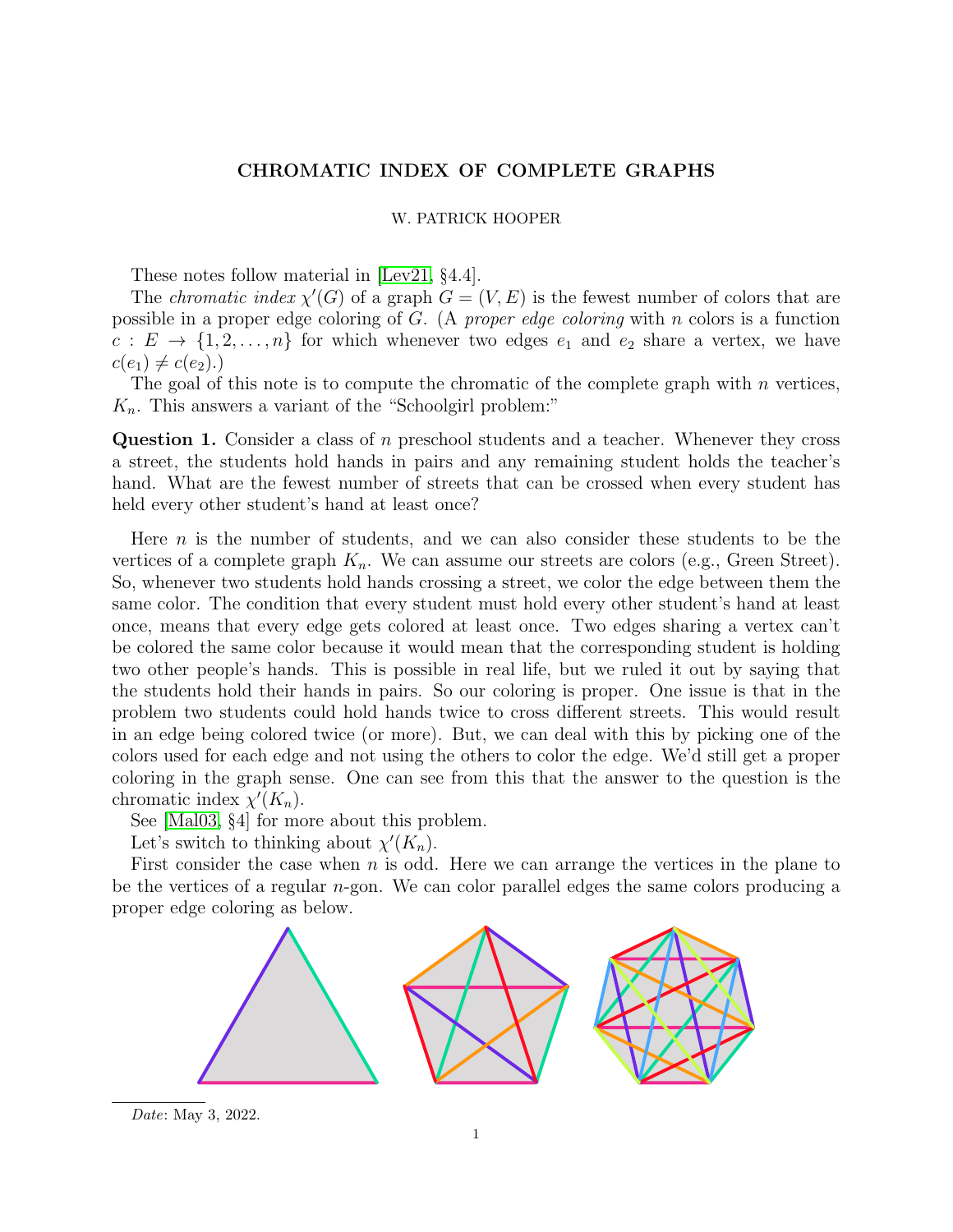We have used *n* colors to give a proper coloring of  $K_n$ , so we have proved:

<span id="page-1-3"></span>**Proposition 2.** For  $n \geq 3$  odd, we have  $\chi'(K_n) \leq n$ .

This idea also gives some information about the chromatic index of complete graphs with an even number of edges.

## <span id="page-1-1"></span>**Proposition 3.** For  $n \geq 3$  odd, we have  $\chi'(K_{n+1}) \leq n$ .

*Proof.* Let  $n \geq 3$  be odd. Observe that in our coloring of  $K_n$ , each vertex does not have an edge of one of the colors we use. Construct  $K_{n+1}$  by adding a new vertex and joining it by an edge to every vertex. We color each edge from our new vertex to an old vertex the color that is missing for the edge from our old vertex. This gives a proper edge coloring of  $K_{n+1}$ with  $n$  colors. An example is shown below:



 $\Box$ 

Recall that  $\Delta(G)$  denotes the maximal degree of G, the largest degree of a vertex of G. In class we proved the following:

<span id="page-1-0"></span>**Proposition 4.** For any graph G we have  $\chi'(G) \geq \Delta(G)$ .

*Proof.* We have a vertex of degree  $\Delta(G)$ , and we need at least  $\Delta(G)$  colors to properly color all the edges leaving this vertex.  $\Box$ 

We have  $\Delta(K_n) = n - 1$ , so as an application of Proposition [4](#page-1-0) we get:

<span id="page-1-2"></span>Corollary 5. For any  $n \geq 1$ ,  $\chi'(K_n) \geq n-1$ .

Combining Proposition [3](#page-1-1) with Corollary [5,](#page-1-2) we see:

**Theorem 6.** For any  $n \geq 2$  even, we have  $\chi'(K_n) = n - 1$ .

*Proof.* When  $n \geq 4$ , Proposition [3](#page-1-1) tells us that  $\chi'(K_n) \leq n-1$ . Corollary [5](#page-1-2) tells us that  $\chi'(K_n) \geq n-1$ . So, we must have  $\chi'(K_n) = n-1$ .

The graph  $K_2$  is just a single edge between two different vertices. So, no matter how we color the single edge, we'll do it with one color. Thus  $\chi'(K_2) = 1$ .

When  $k \geq 3$  is odd, Proposition [2](#page-1-3) gives us that  $\chi'(K_n) \leq n$  and Corollary [5](#page-1-2) gives us that  $\chi'(K_n) \geq n-1$ , so we know that  $\chi'(K_n)$  is either  $n-1$  or n, but we're not sure which yet. We have: